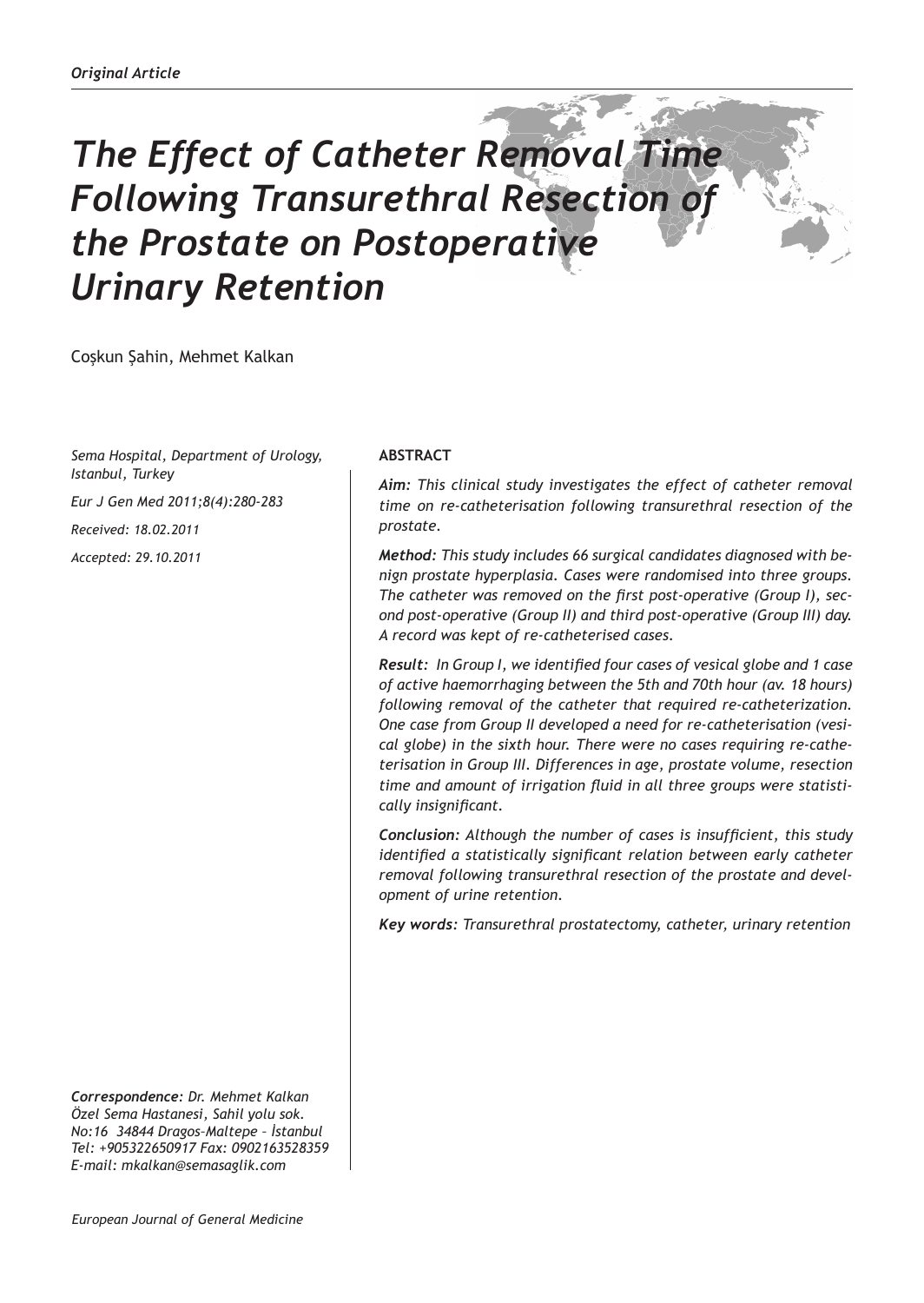#### *Prostatın Transüretral Rezeksiyonunu İzleyen Postoperatif İdrar Retansiyonunda Kateter Çekme Zamanın Etkisi*

*Amaç: Bu klinik araştırmada; prostatın transüretral rezeksiyonu sonrası kateterin çekilme zamanının rekateterizasyon üzerine etkisi araştırıldı.*

*Metod: Bening prostat hiperplazisi tanısı ile operasyon endikasyonu konan 66 olgu çalışmaya dahil edildi. Olgular 3 gruba randomize edildi. Kateter; her bir grupta sırası ile operasyon sonrası birinci (Grup I), ikinci (Grup II) ve üçüncü (Grup III) günde çekildi. Rekateterize edilen olgular kayıt edildi.*

*Bulgular: Grup I'de; kateterin çekildiği saatten itibaren beşinci saat ile 70. saat (Ort. 18 saat) arasında 4 olguda globe vesika, bir olguda aktif kanama tesbit edilmesi üzerine yeniden sonda kondu. Grup II'de bir olguda altıncı saatte rekateterizasyon ihtiyacı (Globe vesika) oluştu. Grup III'de hiçbir olguda rekateterizasyon gerekmedi. Her üç grupta da olguların yaşları, prostat volümü, rezeksiyon süresi ve irrigasyon sıvısı miktarında istatistiksel anlamlı fark yoktu.* 

*Sonuç: Olgu sayısı yetersiz olmakla birlikte, prostatın transüretral rezeksiyonu sonrası sondanın erken çekilmesi ile idrar retansiyonu gelişimi arasında istatistiksel olarak anlamlı bir ilişkinin olduğu saptandı.*

*Anahtar kelimeler: Transüretral prostatektomi, kateter, üriner retansiyon*

#### **INTRODUCTION**

The quest continues for the most effective method in the surgical treatment of prostate that can reduce haemorrhaging, shorten hospital stays and coherently shorten catheterisation periods (1). Advancements in technology and increased amounts of shared information have paved the way for patients to have more interactive communication with their physician. This has, in turn, kept the expectation of shorter catheterisation times and hospitalisation times at the top of the agenda when presenting the best surgical treatment techniques. Urologists unwilling to ignore patient expectations are pushed to find ways to shorten catheterization time following an operation. These efforts have led some to argue that a few hours of catheterization is sufficient while others argue that a suprapubic catheter be used instead of a foley catheter  $(1-3)$ .

This retrospective randomised clinical study investigates the effect of foley catheter removal time on the ratio of re-catheterisation.

# **MATERIALS AND METHODS**

66 surgical candidates diagnosed with benign prostate hyperplasia (BPH) between February 2006 and January 2008 were included in the study. Patient age ranged from 48 to 77 (avg. 62) years. In addition to systemic and rectal examination all cases were subject to full urine analysis, routine biochemical tests, urinary system ultrasound, Prostate Specific Antigen , residual urine, uroflowmetry and international prostate symptom score (IPSS). Cases with more than 50 cc of residual urine, central and peripheric nervous system illnesses or dia-

betes were excluded from the study. Prostate weight varied between 35 and 100 (avg. 55). grams All surgery was performed with spinal anaesthesia. The same surgeon operated on all cases using a 24 F resectoscope sheet. We recorded the surgical duration, the amount of resected tissue and the amount of used irrigation fluid in all groups. A 22F three-way foley catheter was used for all cases. Cases were randomised into three groups. The catheter was removed on the first post-operative (Group 1), second post-operative (Group 2) and third post-operative (Group 3) day. A record was kept of re-catheterised cases. We determined criteria for re-catheterisation to be development of vesical globe, complaints of excessive irritation and the obstruction of urinary flow due to clotted or non-clotted bleeding.

### **RESULTS**

Five cases in Group 1 required re-catheterisation in the period following catheter removal (due to vesical globe in four cases and active haemorrhage in one case). While only one case from Group 2 developed a need for re-catheterisation due to vesical globe, there were no cases requiring re-catheterisation in Group 3. Although there was a statistically significant difference between Group 1, Group 2 and Group 3 (p<0.032), the difference between Group 2 and Group 3 was statistically insignificant (p> 0.05). Differences in terms of age, prostate volume, symptom scores, resection time and amount of irrigation fluid between the three groups was statistically insignificant (Table 1, p>0.05).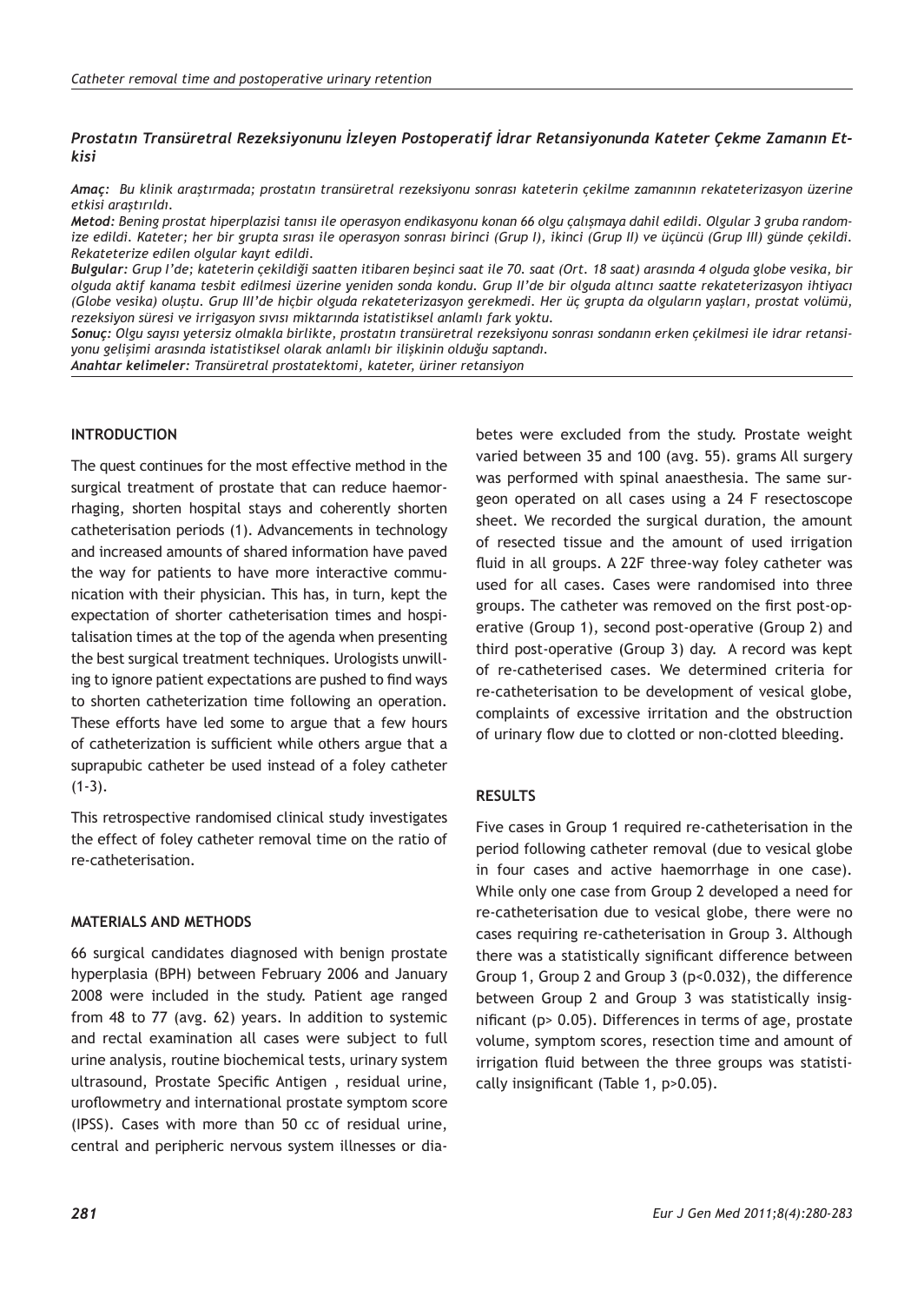*Table 1. The Characteristics of Group 1, Group 2 and Group 3*

|                                  |      | Group 1 Group 2 Group 3 |      |
|----------------------------------|------|-------------------------|------|
| Patient Age (years)              | 62.5 | 61.5                    | 62   |
| Prostate weight (grams)          | 53   | 57                      | 56   |
| Symptom Score                    | 23   | 21                      | 22.5 |
| Resection duration (minutes)     | 35   | 33                      | 35   |
| Irrigation fluids (litres)       | 15   | 1 <sub>3</sub>          | 14   |
| Catheter removal time (hours) 19 |      | 43                      | 68   |

### **DISCUSSION**

The traditional surgical treatment method for benign prostate enlargement is transurethral resection (TUR-P). There is no doubt that a urinary catheter must be used in this procedure. Although there is nearly 100% consensus amongst urologists on the necessity of using a foley catheter, we are not unanimous in identifying when the catheter should be removed. The most important parameters in determining the time of catheter removal are patient expectations, the drive to reduce hospital costs and the surgeon's experience and preference (4). The purpose of using a foley catheter following TUR-P operations is to prevent haemorrhage, monitor urine, to prevent complaints of excessive irritation and to ease urination.

In this retrospective randomised clinical study, catheter removal criteria were defined as having clear or pinkish urine colour and the absence of haemorrhage. Two cases from Group 1 and one case from Group 2 did not meet these criteria; hence their catheters were not removed on the designated day. Five cases in Group 1 required re-catheterisation following the initial removal of the catheter. The reasons for re-catheterisation were severe urgency in four cases and haemorrhage in one case. A single case in Group 2 required re-catheterisation due to urine retention. None of the cases in Group 3 required re-catheterisation. Although the statistical differences between Group 1 and II and between Group 1 and 3 was significant in terms of re-catheterisation rate, we could not identify a significant difference between Group 2 and 3. The statistical difference among the three groups was insignificant in terms of age, surgery duration, type of anaesthesia, resected prostate tissue quantity and pre-operative complications. Evaluating patients developing urine retention, we observed that the majority of these individuals presented complaints of severe tenes-

mus that started with complaints of painful urination and ended with vesical globe. Only one of the patients demanded re-catheterisation due to haemorrhage. Even though there was no pre-operative neurogenic bladder or use of alpha-blockers and there was no sign of significant residual urine prior to the operation, this condition was explained by the fact that early catheter removal increased tenesmus complaints and invited the development of urine retention.

In a review of available literature, there were several articles describing and recommending early stage removal of catheter in the postoperative stage (5, 6). Some articles indicate removal times as early as 6-7 hours after the operation (2). We observed that this was a selective choice and that the prostate volumes were between 17 and 50 ml. The average prostate size in our cases was 55 grams. Another argument for early removal of catheter relates to an effort to minimise hospital expenses. Starkman et al. indicated that removing the catheter a day earlier results in savings of 1,200 US\$ per patient (6). However, the concern of increased costs related to an additional day of hospitalisation is invalid for Turkey, at least for our hospital where more importance is given to patient comfort and mental health. We believe that the anxiety and panic experienced by patients due to re-catheterisation as an outcome of removing the initial catheter a day earlier and the worries of a patient discharged for home rest with the catheter in place is of greater significance. As a matter of fact, we directed the following question to the re-catheterised patients included in the scope of this study: Would you have preferred to keep the catheter for an extra day if you were given the option of removing the catheter a day earlier with a heightened chance of re-catheterisation? All patients participating in the study indicated that they would have preferred to be catheterised for an extra day. Previously, our routine practice following TUR-P was to remove foley catheter two days after the operation and we observed that this approach did not present serious complications. Experience shows that catheters could be removed earlier in patients with a small prostate size whose urine turned clear in the first hours after the operation. Available literature supports our opinion (2).

Available literature also reports the potential of the energy source used during TUR-P to prolong its effect during the process of catheter removal. Atalay et al. found that the average period of catheterisation for the